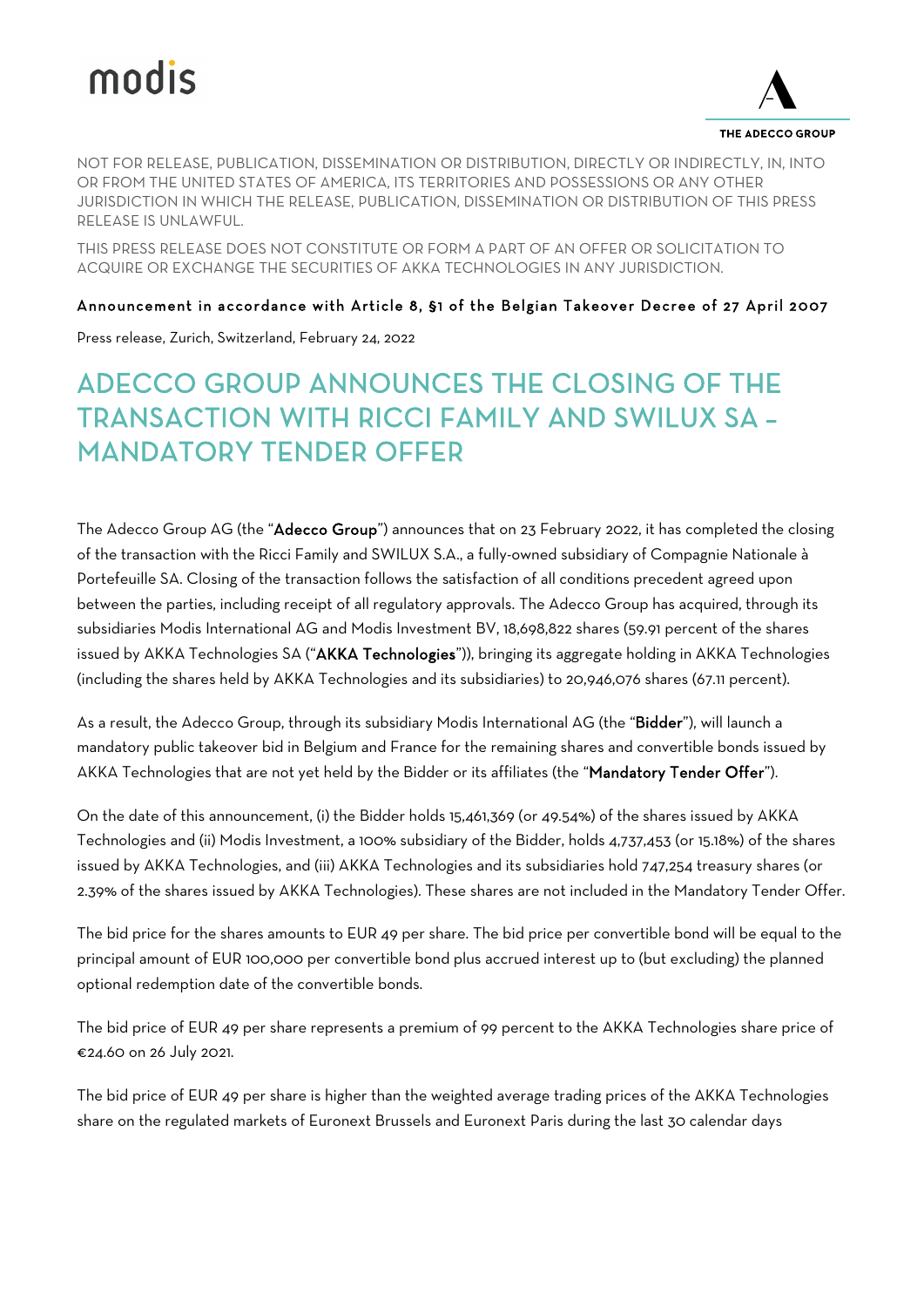preceding 26 July 2021 (i.e., the day on which trading in the AKKA Technologies shares was suspended), i.e. €22.7, representing a premium of 115.7 percent.

The Mandatory Tender Offer will be unconditional and will be paid in cash.

Modis International AG shall file a formal notification of the Mandatory Tender Offer, which shall include a draft offer document, with the FSMA (the Belgian supervisory market authority) in the next few days (in accordance with article 5 of the Belgian Takeover Decree of 27 April 2007). The Board of Directors of AKKA Technologies will examine the offer document and will further explain its position towards the Mandatory Tender Offer in a Board memorandum of response.

The publication of the offer document, the response memorandum of the Board of Directors of AKKA Technologies and further information on the acceptance procedure will be made available to the AKKA Technologies security holders on the websites of the Adecco Group and AKKA Technologies in due course.

After the closing of the Mandatory Tender Offer, the Bidder intends to proceed to a simplified squeeze-out if the conditions of such a squeeze-out bid are met, with a view to acquiring all shares and convertible bonds of AKKA Technologies as well as its delisting from Euronext Brussels and Euronext Paris.

# *About AKKA*

AKKA is a European leader in engineering consulting and R&D services. AKKA's comprehensive portfolio of digital solutions combined with expertise in engineering, uniquely positions AKKA to support its clients by leveraging the power of connected data to accelerate innovation and drive the future of Smart Industry. AKKA accompanies leading industry players across a wide range of sectors throughout the life cycle of their products with cutting edge digital technologies (autonomous driving, IoT, Big Data, robotics, embedded computing, machine learnings etc.) to help them rethink their products and business processes. Founded in 1984, AKKA has a strong entrepreneurial culture and a wide global footprint. Its 20,000 employees around the world are all passionate about technology and share the AKKA values of respect, courage, and ambition. AKKA Technologies is listed on Euronext Paris and Brussels – segment A (ISIN: FR0004180537).

#### *About Modis*

In the converging world of IT and engineering, Modis pioneers Smart Industry by delivering cross-industry expertise in technology and digital engineering consulting, tech talent services and up- and re-skilling through its Tech Academy. Modis has a global presence with 30,000+ consultants and around 10,000 customers in over 20 countries, focused on digital transformation, cognitive technologies (e.g., AI, data analytics), cloud and data security, smart ecosystem (e.g., digital twin), and industry 4.0 across high-growth Smart Industry sectors. Modis' key sectors include Automotive & Transportation, Environmental & Energy, Software, Internet & Communication, Financial Services, and Industrial Manufacturing. Modis has a balanced footprint across North America, Europe, and APAC, including strong positions in Japan and Australia. With passion for technology and talent, Modis drives innovation and enables digital transformation for a smart and sustainable tomorrow. Modis is a Global Business Unit of the Adecco Group.

#### **About the Adecco Group**

The Adecco Group is the world's leading talent advisory and solutions company. We believe in making the future work for everyone, and every day enable more than 3.5 million careers. We skill, develop and hire talent in 57 countries, enabling organisations to embrace the future of work. As a Fortune Global 500 company, we lead by example, creating shared value that fuels economies and builds better societies. Our culture of inclusivity, entrepreneurship and